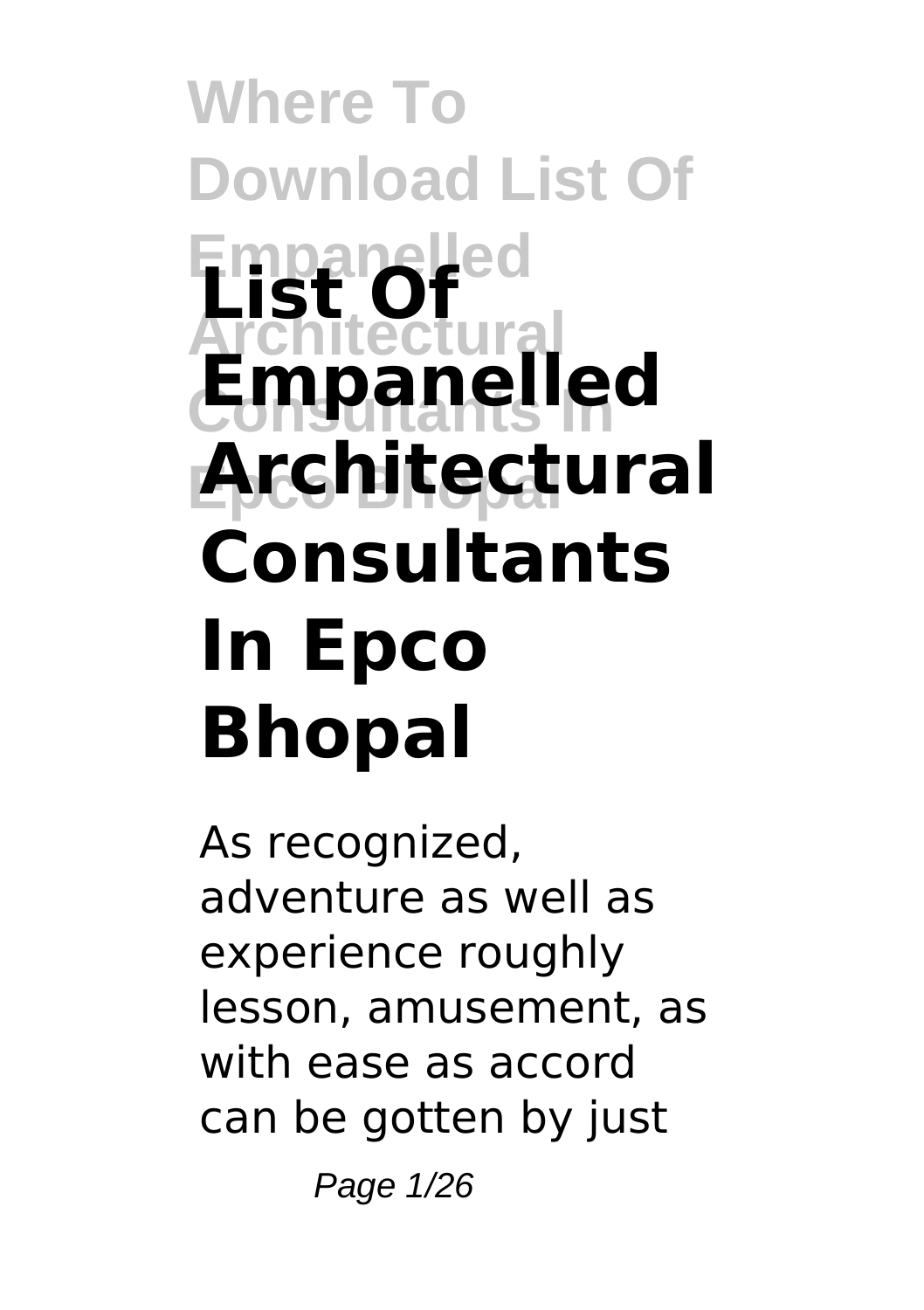**Where To Download List Of Empanelled** checking out a books **Architectural list of empanelled Consultants In consultants in epco bhopal** afterward it is **architectural** not directly done, you could admit even more in this area this life, as regards the world.

We have the funds for you this proper as well as simple habit to acquire those all. We meet the expense of list of empanelled architectural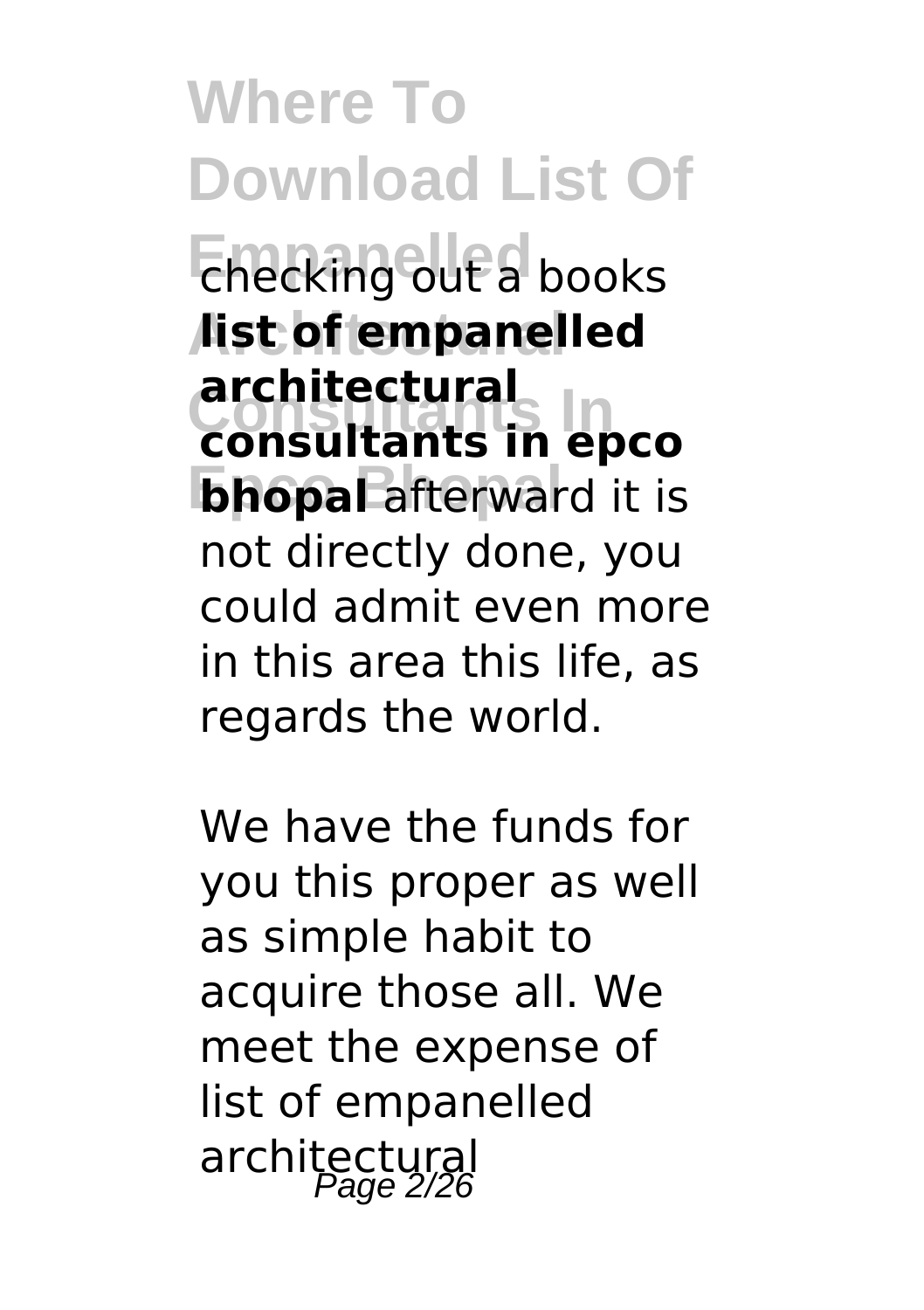**Where To Download List Of Emplitants** in epco **bhopal and numerous DOOK CONSULTER**<br>**fictions to scientific Fesearch** in any way. book collections from along with them is this list of empanelled architectural consultants in epco bhopal that can be your partner.

The browsing interface has a lot of room to improve, but it's simple enough to use. Downloads are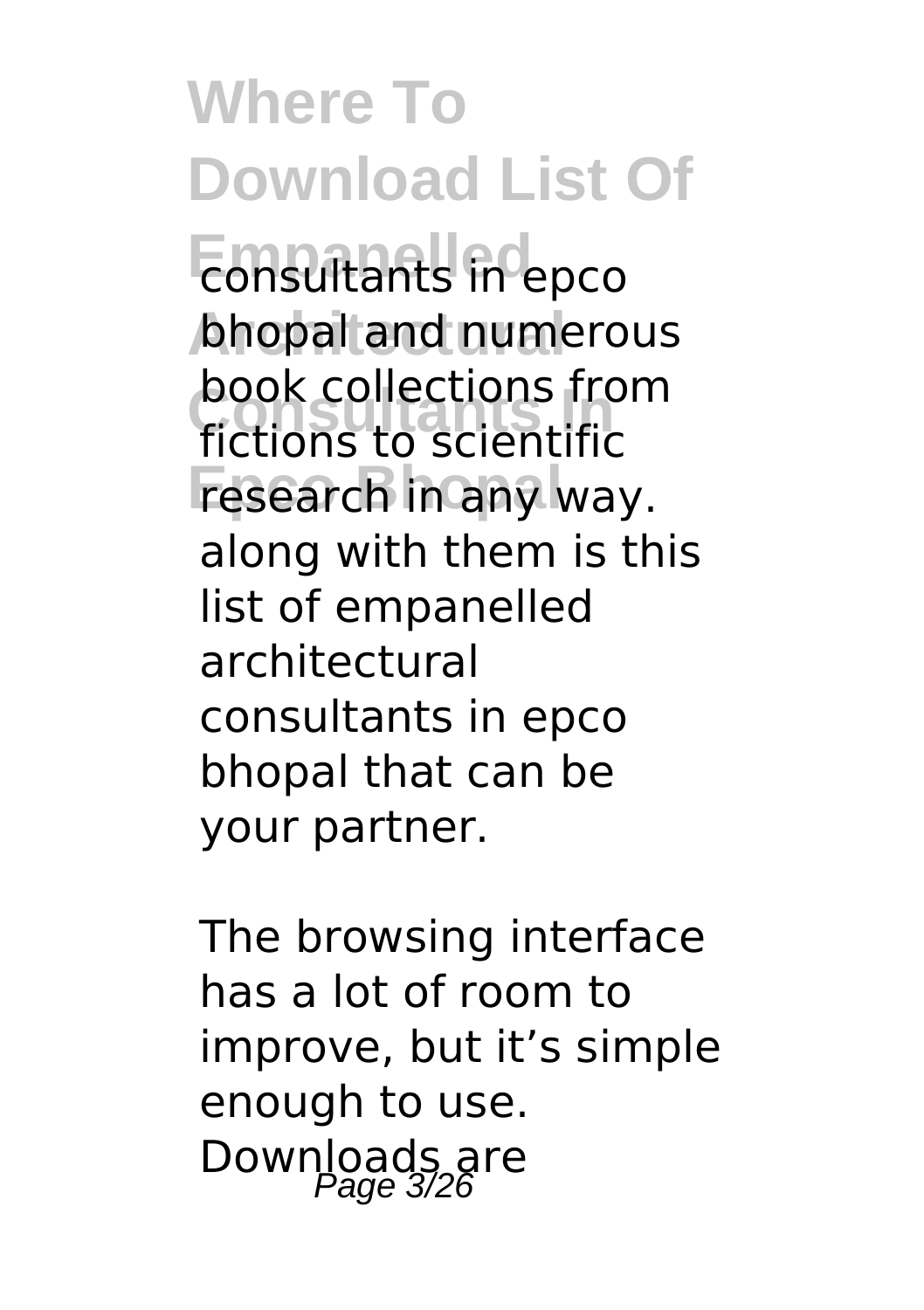**Where To Download List Of Empanelled** available in dozens of **Architectural** formats, including **CPUB, MUBI, and PUF**<br>and each story has a **Flesch-Kincaid score to** EPUB, MOBI, and PDF, show how easy or difficult it is to read.

### **List Of Empanelled Architectural Consultants** LIST OF EMPANELLED ARCHITECTURAL CONSULTANTS PLANNING DIVISION S.No Name of the firm Registration No. COA /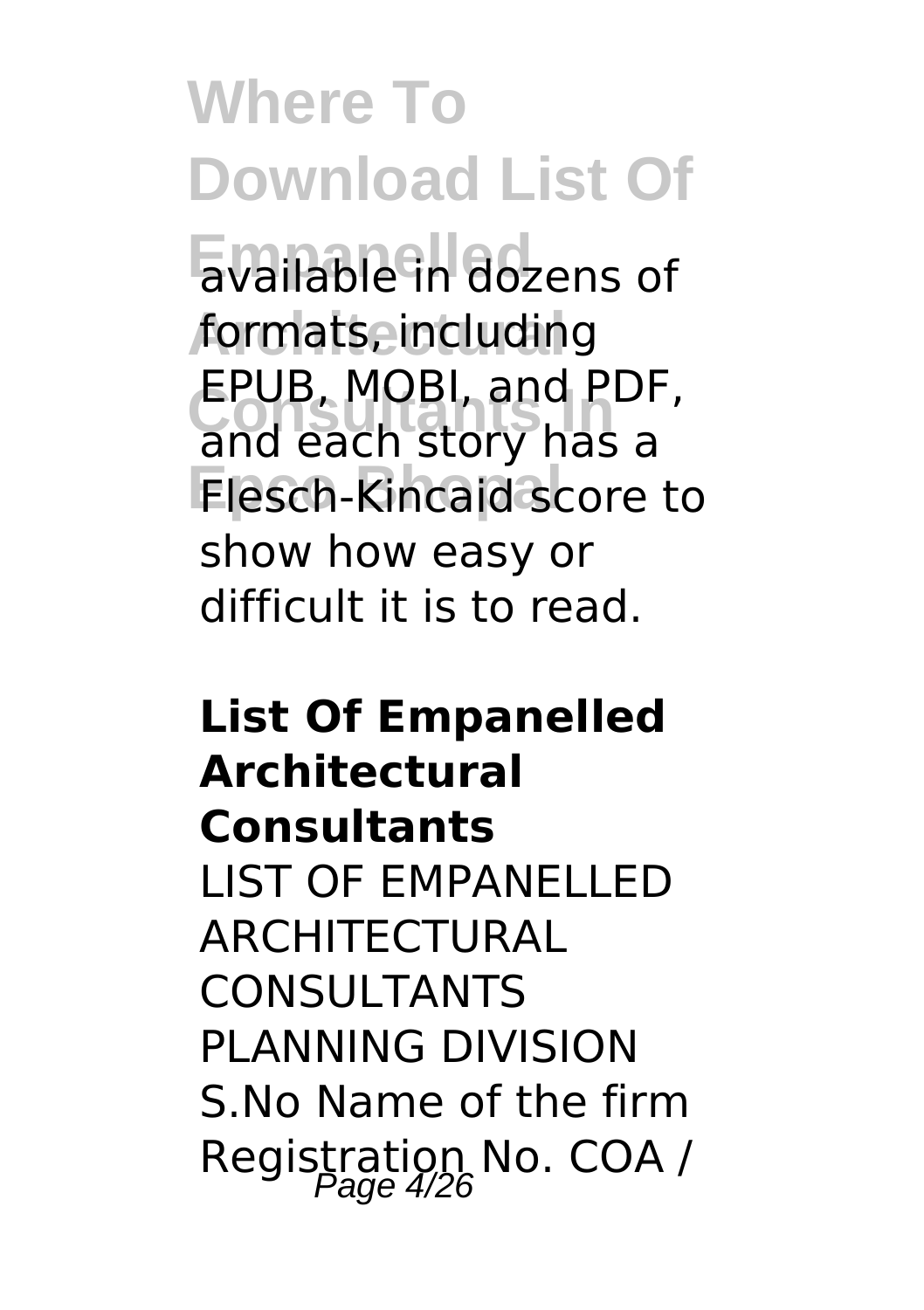**Where To Download List Of EPCO Specializati on / Experience Contact Consultants In** Phone No. 01 M/s V. K. **Bansal & Associates** person Mail ID Address New Delhi CA /85 / 9419 V B 001/ARC/02 Architect Since 1987 V. K. Bansal Vikram. K. Bansal 3 Partners vikra m2279@rediffmail.com

## **LIST OF EMPANELLED ARCHITECTURAL CONSULTANTS OF** PLANNING ...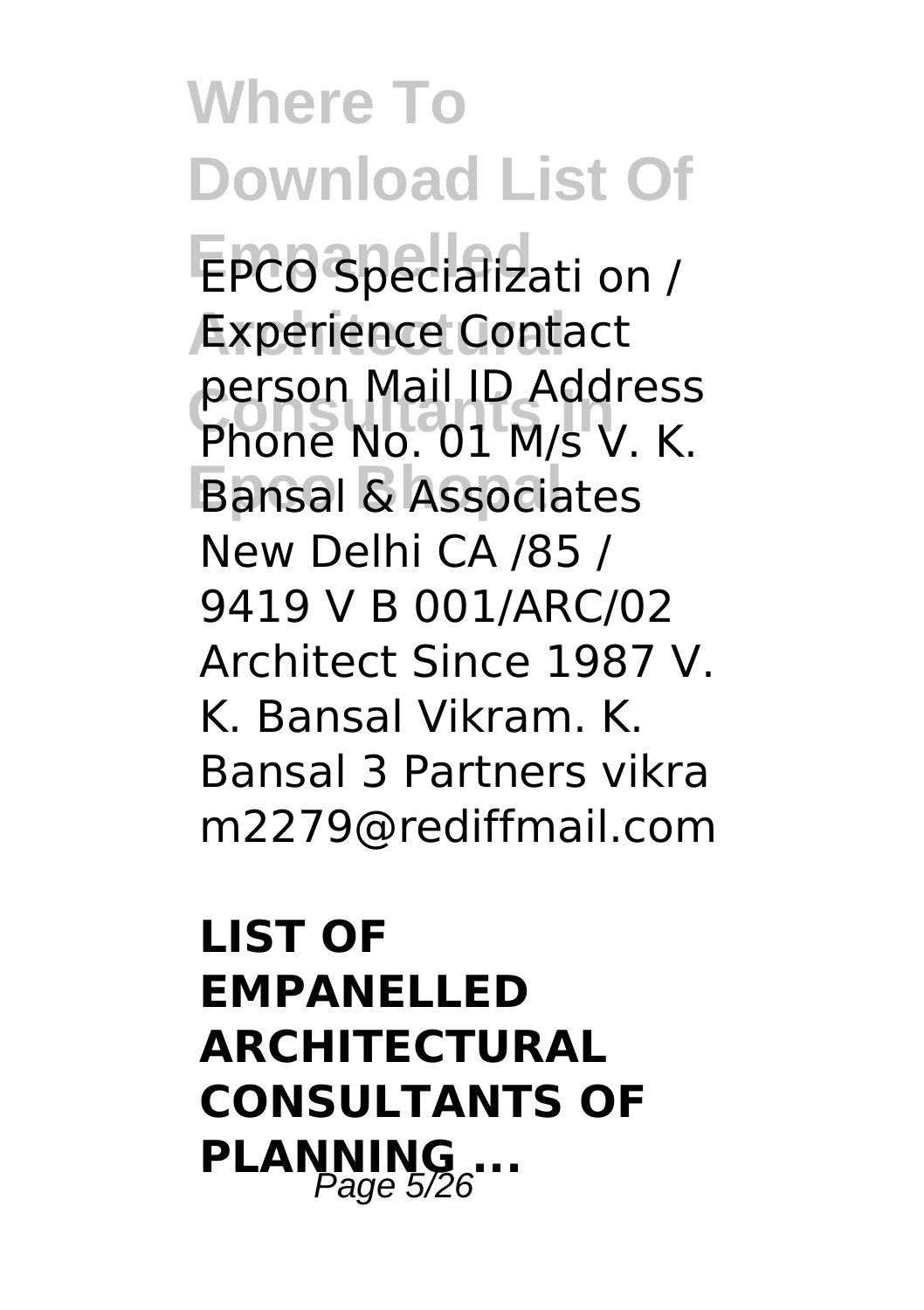**Where To Download List Of Empanelled** Empanelled Architects **Architectural** Sl. No Name & Firm **representing Address &**<br>Contact Number Empanelment No. 1 Contact Number thNarendra. S (Pro space Design Consultants Pvt.Ltd) #-2614, 37 B Cross, 26th main, 9th Block, Jayanagar, Bengaluru – 560069 Contact no: 9845323439 KIADB/Arc h/001/2016-17 2 Tapasya Das KIADB/Arch/002

Page 6/26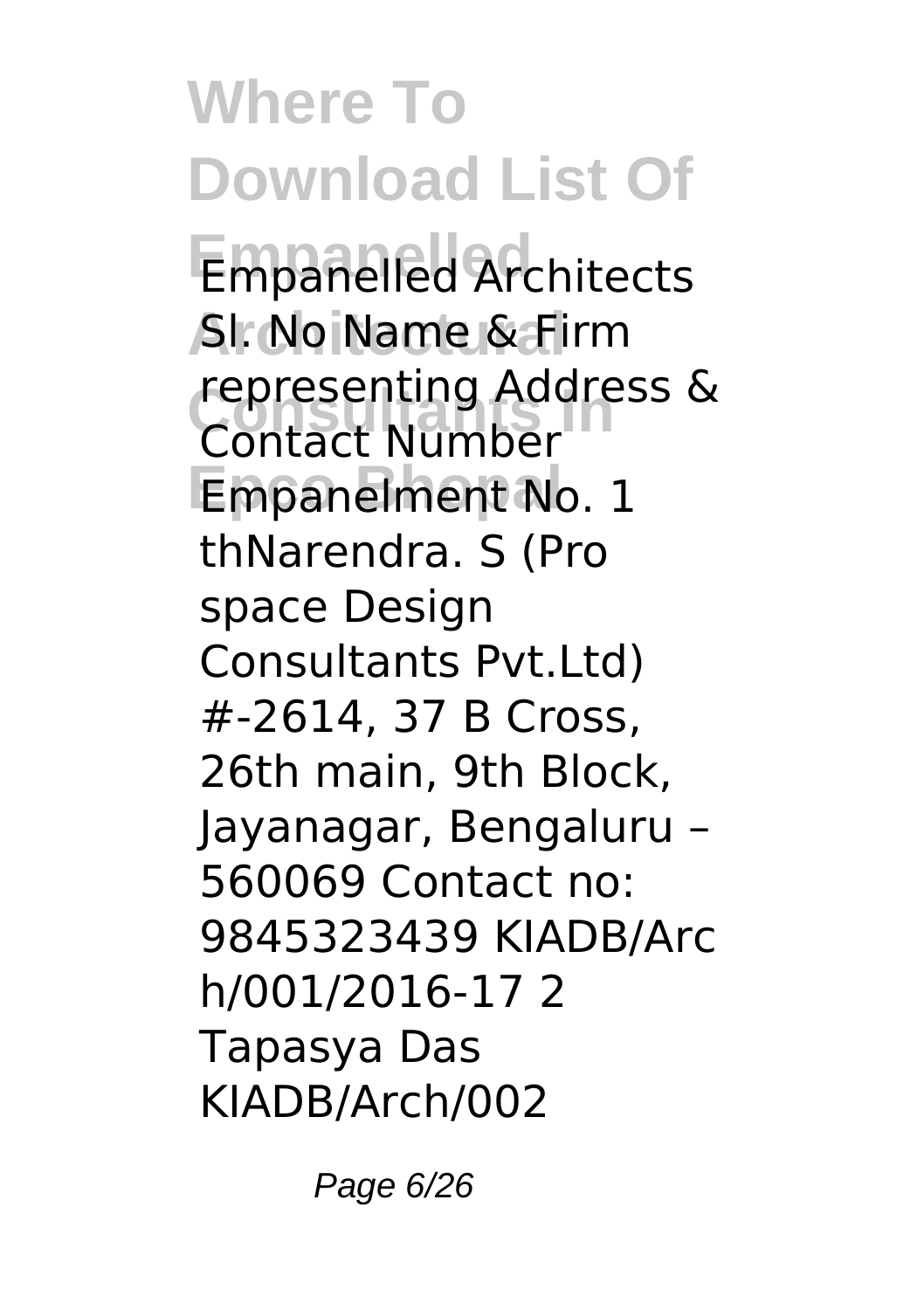**Where To Download List Of Empanelled Empanelled Architects**ural List of Empanelled<br>Architectural **Consultants in EPCO,** Architectural Bhopal. S. No Name of the firm. Registration No. COA / EPCO Specialization / Year of Establishment. Contact person / Mail ID. Address. Phone No. 01. M/s V. K. Bansal & Associates, New Delhi Partnership Firm. CA /85 / 9419 001 / ARC / 2002. Architect Since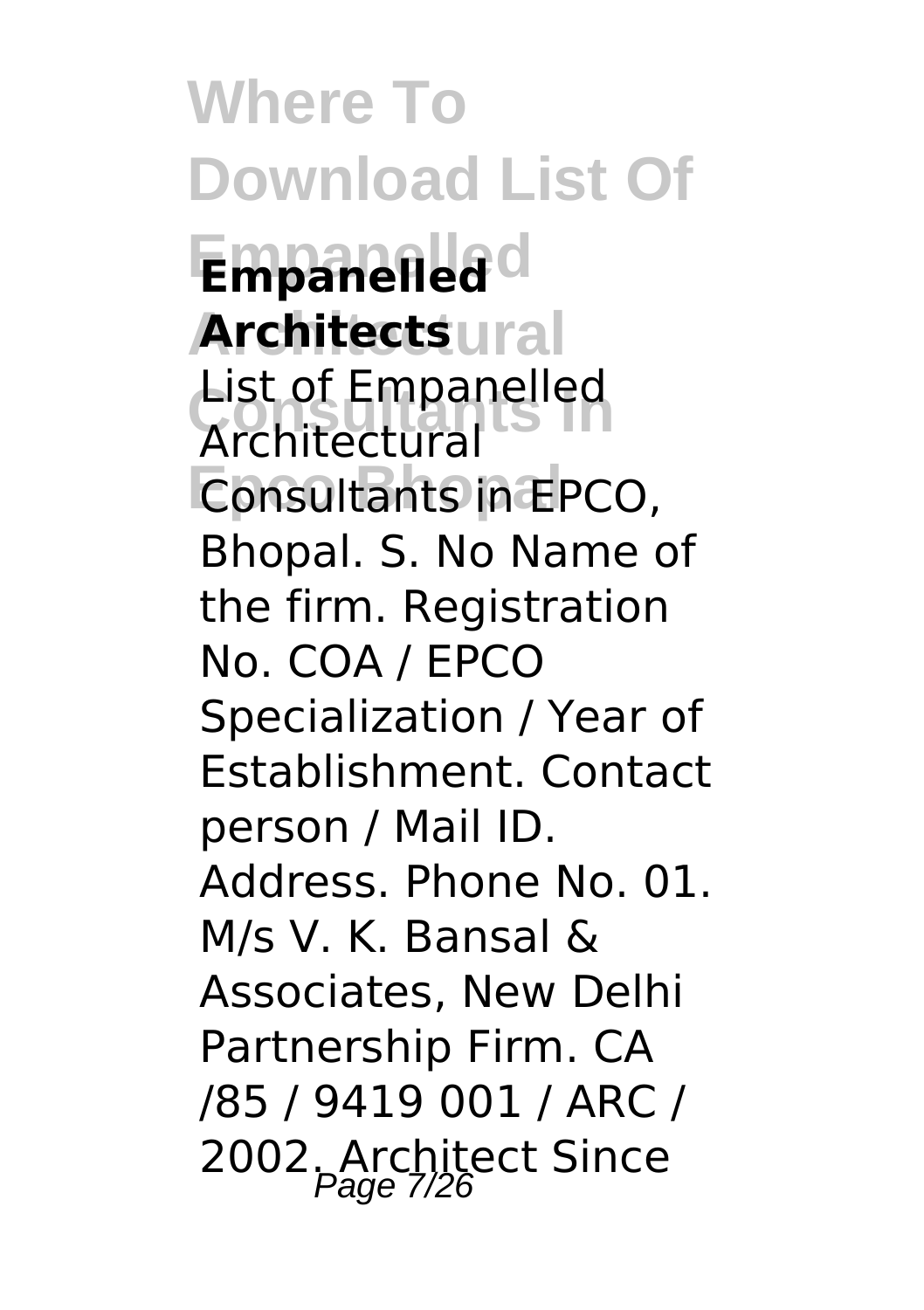**Where To Download List Of** 1987 V. K. Bansal **Architectural** Vikram. K. Bansal ...

## **Consultants In List of Empanelled Architecturall Consultants in EPCO, Bhopal.**

Empanelled Architects Sl. No Name & Firm representing Address & Contact Number Empanelment No. 1 Narendra. S (Pro space Design Consultants Pvt.Ltd) #-2614, 37th B Cross, 26th main, 9th  $Block_{\rho}$ Jayanagar,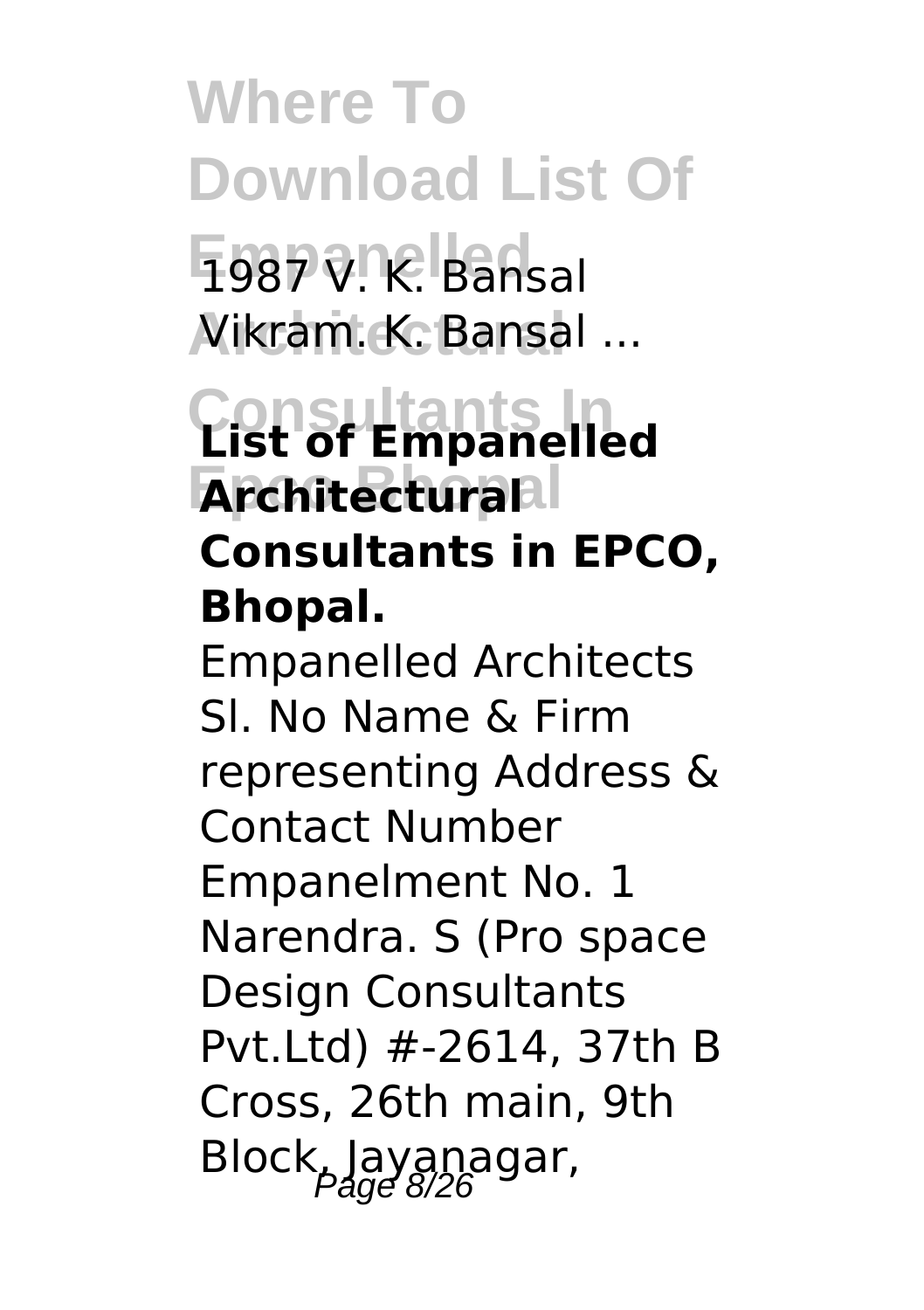**Where To Download List Of Empanelled** Bengaluru – 560069 **Architectural** Contact no: **Consultants In** h/001/2016-17 2 **Epco Bhopal** Tapasya Das B1923 9845323439 KIADB/Arc Brigade Meadows Udayapura Post,

#### **Empanelled Architects**

1. The empanelled consultants list is valid for the projects costing up to Rs. 150 Crores and consultancy fee up to Rs. 5 Crores. 2. Financial quotes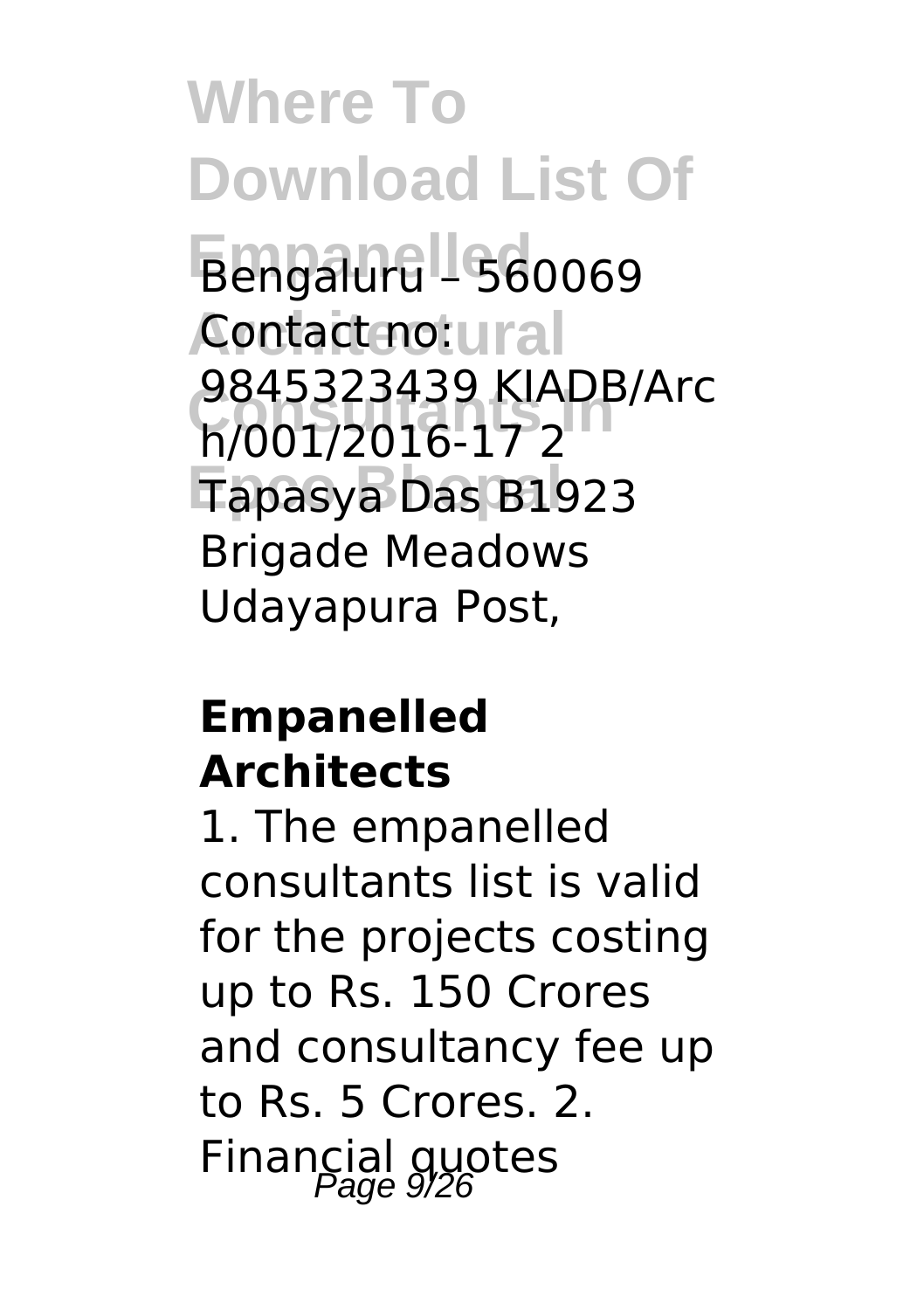**Where To Download List Of Empanelled** [Request for **Architectural** Quotations (RFQ)] from **Consultants In** consultant on work to work basis need to be the empanelled invited by respective

### **CIDCO OF MAHARASHTRA LIMITED** ARCHITECTURE AND ENGINEERING PROJECTS S.No. Consultant Name Address, ... 8 Enarch Consultants B -66, Sector -63, Noida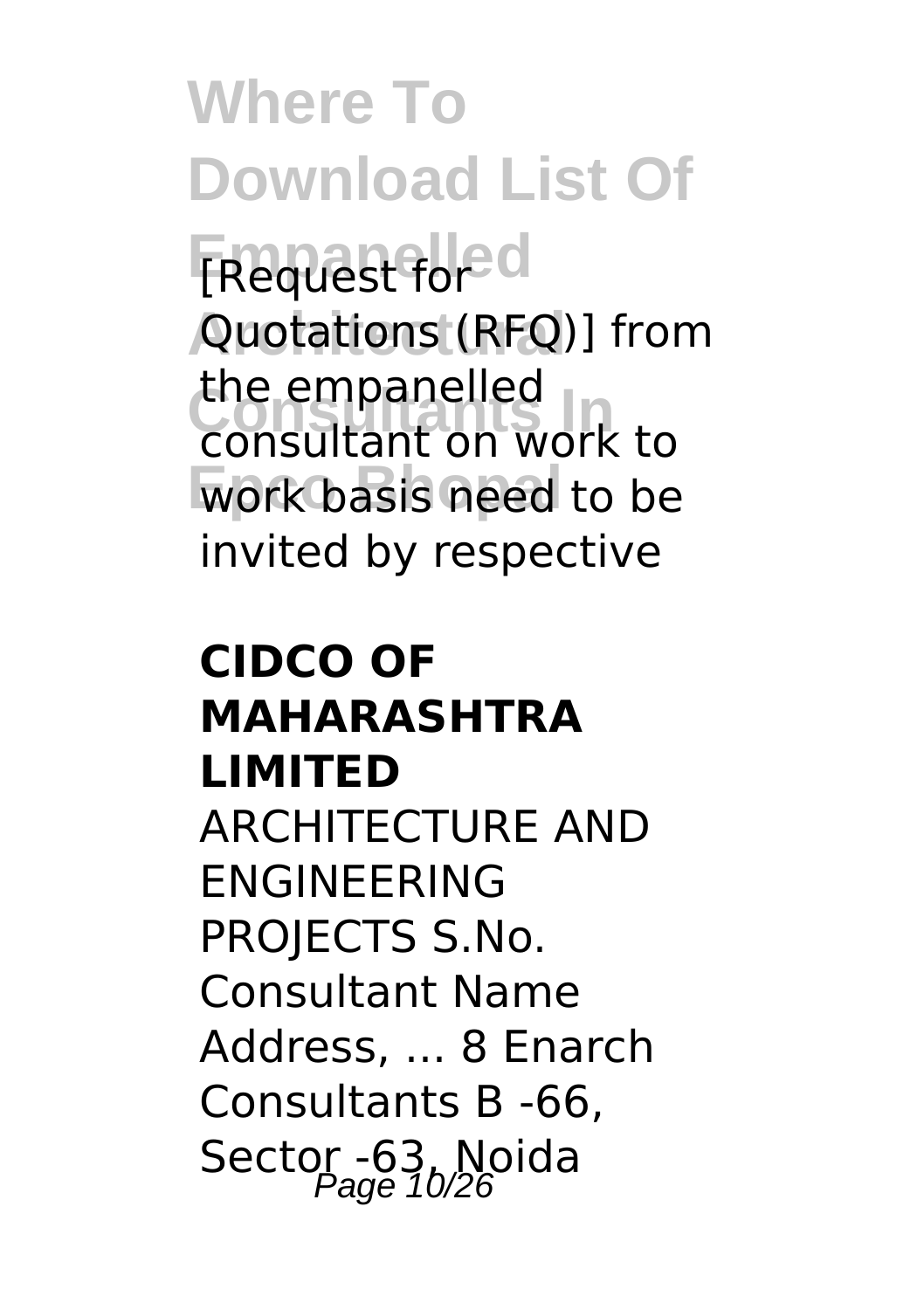**Where To Download List Of Empanelled** -201301 ... List of **Empanelledural Consultants In** (Updated) 10 Annexure-**B** Jaipur Consultants . Consultants - 2011 Category – II : Heritage Conservation Projects

#### **"LIST OF EMPANELLED CONSULTANTS"**

List of Consultants of the Architectural and Associated Consultants Selection Board (AACSB) The List of Consultants of AACSB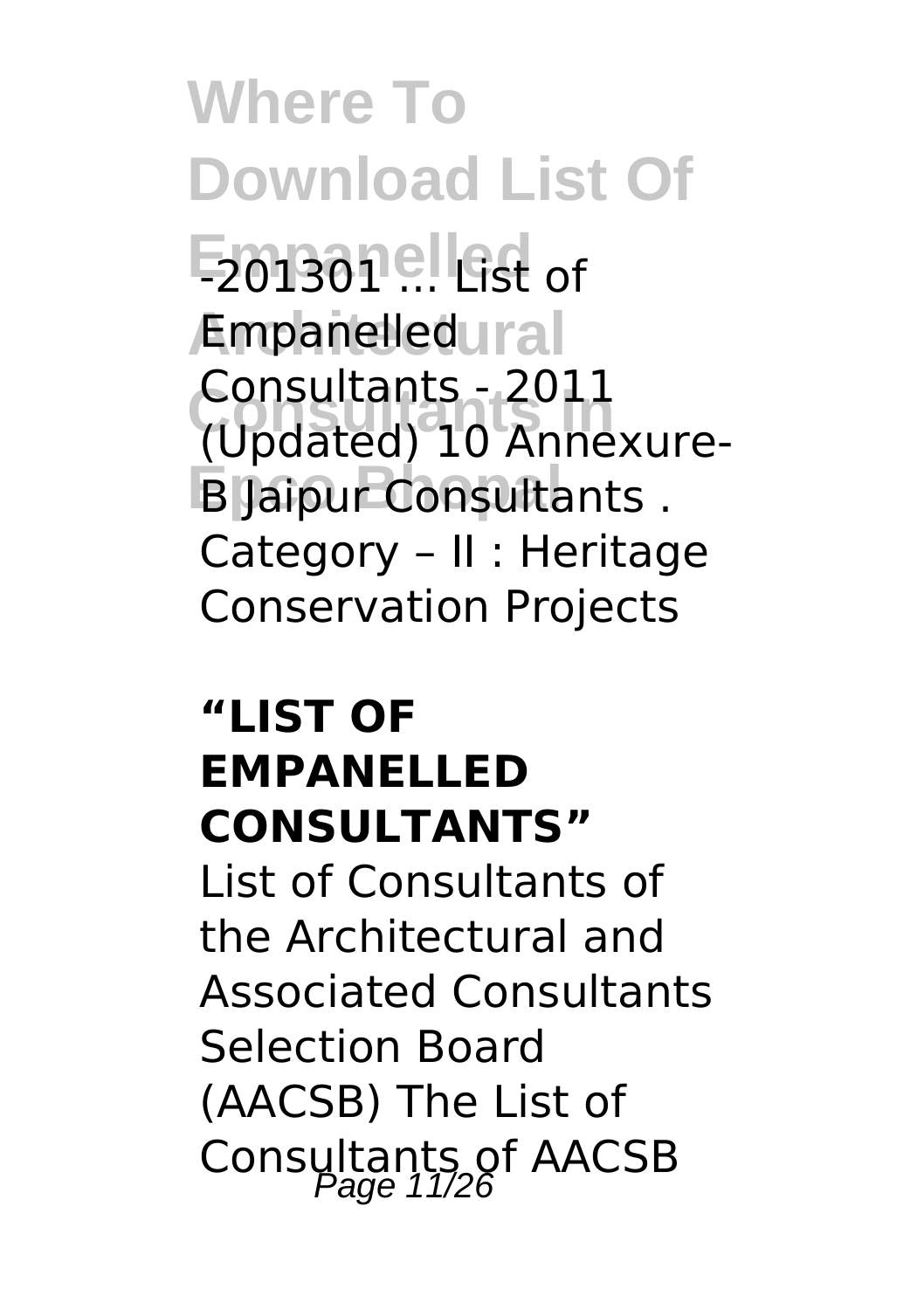**Where To Download List Of Empanelled** (The "List") maintained by AACSB consists of **Consultants In** Architectural, Building **Services, Building** six categories, namely Surveying, Landscape Architectural, Quantity Surveying and Structural Engineering.

**Architectural Services Department - List of Consultants of ...** Welcome To Malla Consulting. We as empanelled consultant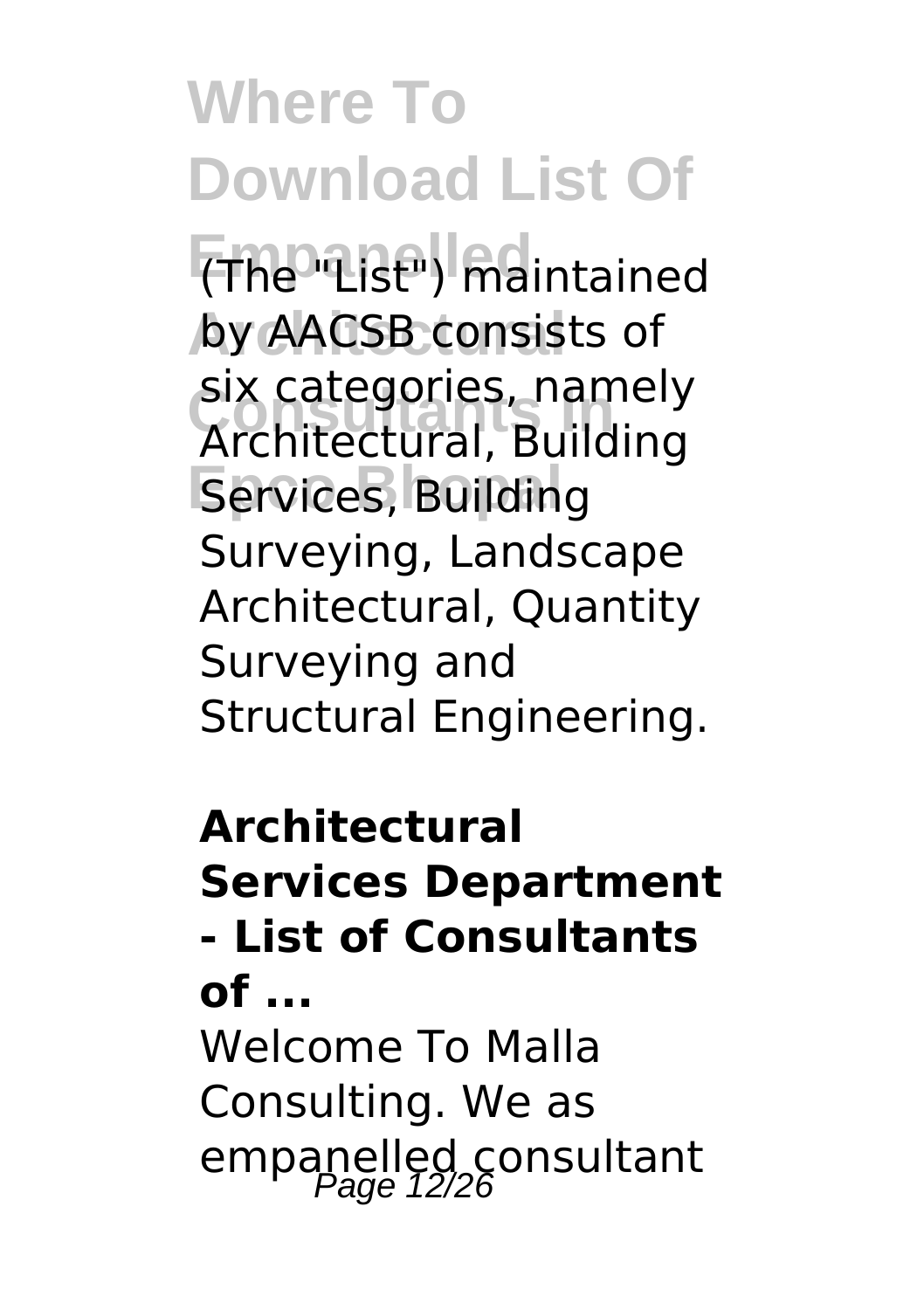# **Where To Download List Of**

**Empanelled** of Various Govt. **Organizations and have** peen in the neid for<br>providing consultancy services by preparing been in the field for proposals/designs, projects in accordance with stipulated norms for the clients requiring access permission from the respective Authorities such as NHAI, MoRT&H etc.

**Malla consulting services | Empanelled**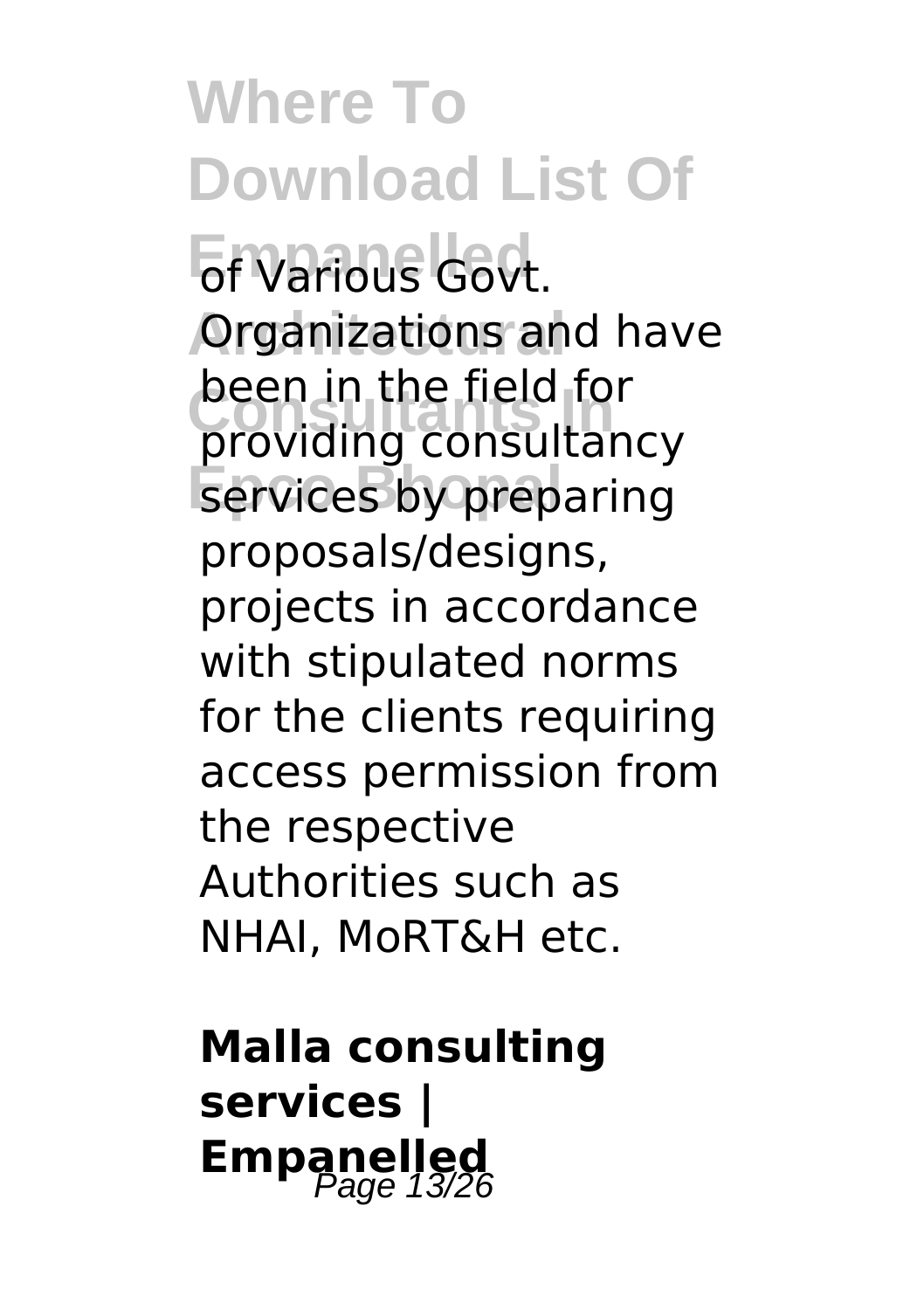**Where To Download List Of** E**onsultant | NHAI** ... **Aist of Empanelled Consultants In** (Transaction Advisers)  $\overline{\text{with}}$  **HPIDB foral** Consultants Development of PPP/Other Infrastructure Projects in Himachal Pradesh Dated: 07-02-2015 Sr. No. Company Name Contact No. 1 Almondz Glob al Infra-Consultant Limited (A Wholly Owned Subsidiary of Almondz Global Securities Ltd.) F-33/3,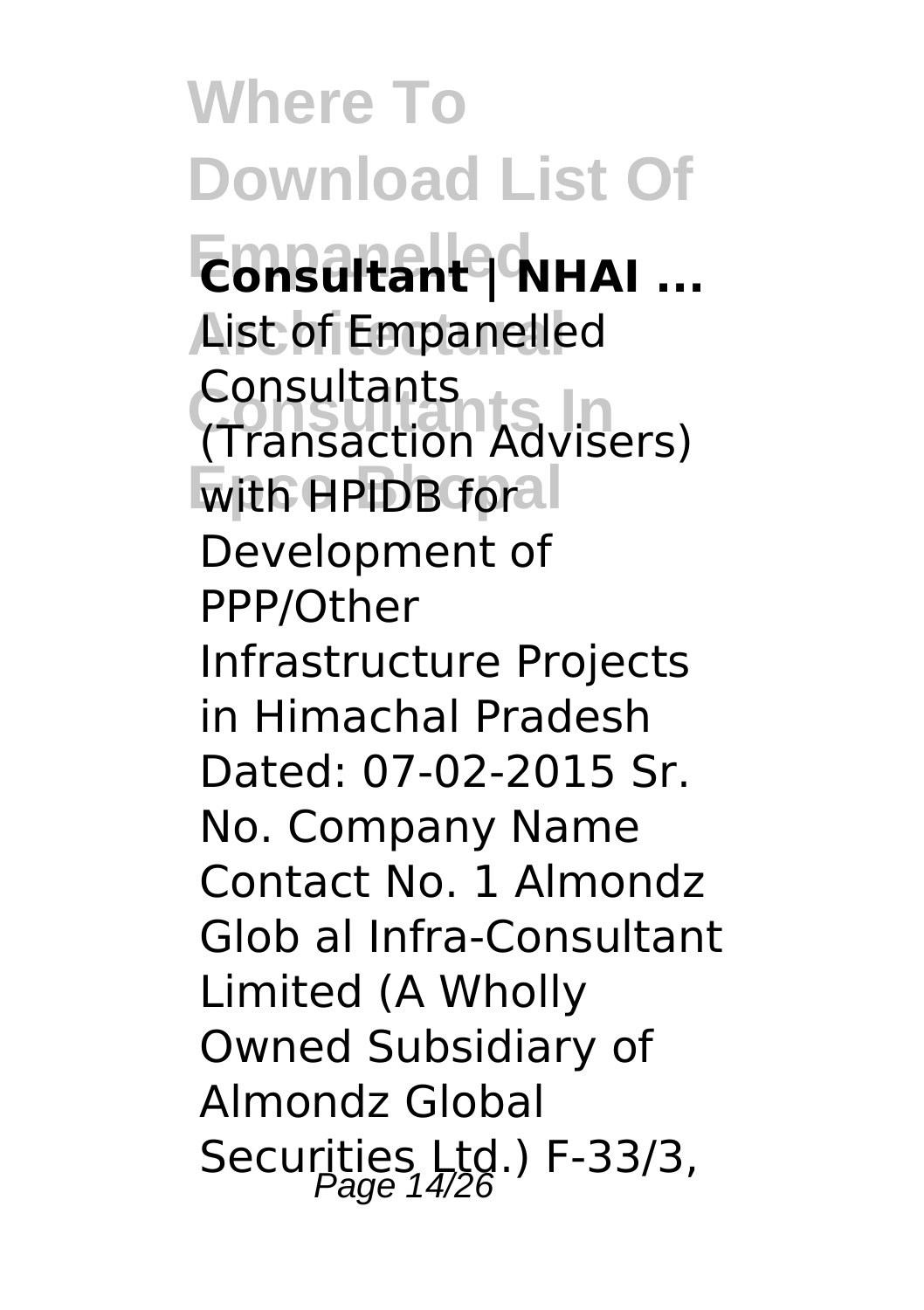**Where To Download List Of Exhla Industrial Area, Architectural** Phase-II New Delhi ...

**Consultants In List of Empanelled Consultants (Transaction Advisers ...** List of the empanelled Project Management Consultants (PMC) for Mega Food Parks

Scheme S.No. Name and Address of PMC Contact Person Contact Details and Email 1 APITCO Limited Andhra Pradesh Industrial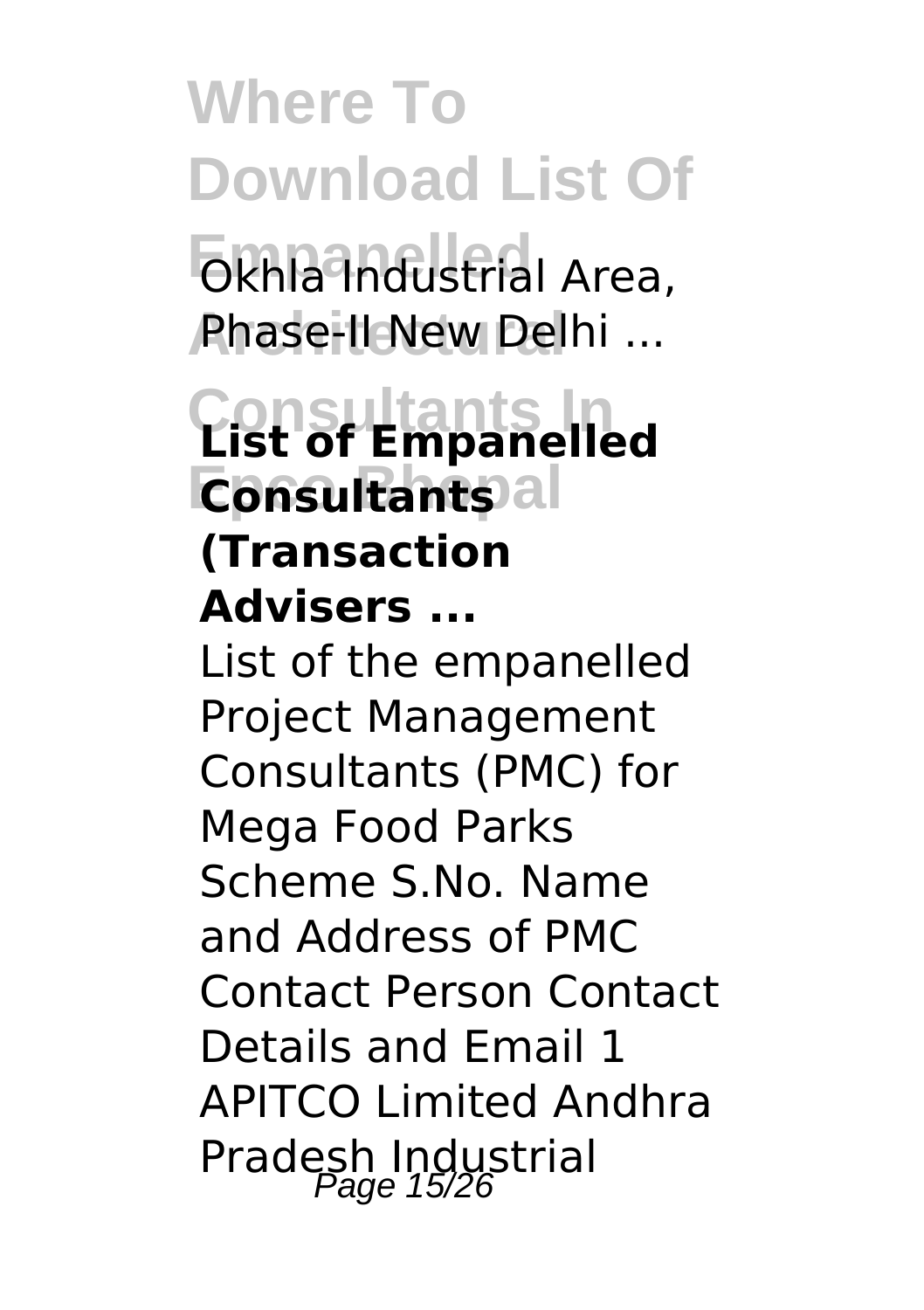**Where To Download List Of Empanelled** Technical Mr. Srinivasa **Aao, Phectural Consultants In** 23237333/23237981/ **Organization Ltd., M.D. Consultancy** 23243611 Bhavan, 8th Floor, Mr. Raghunadha RajuParisrama

**List of the empanelled Project Management Consultants (PMC ...** No. K-14011/97/2004-U D-IIMinistry of Urban D evelopmentGovernmen t of IndiaNirman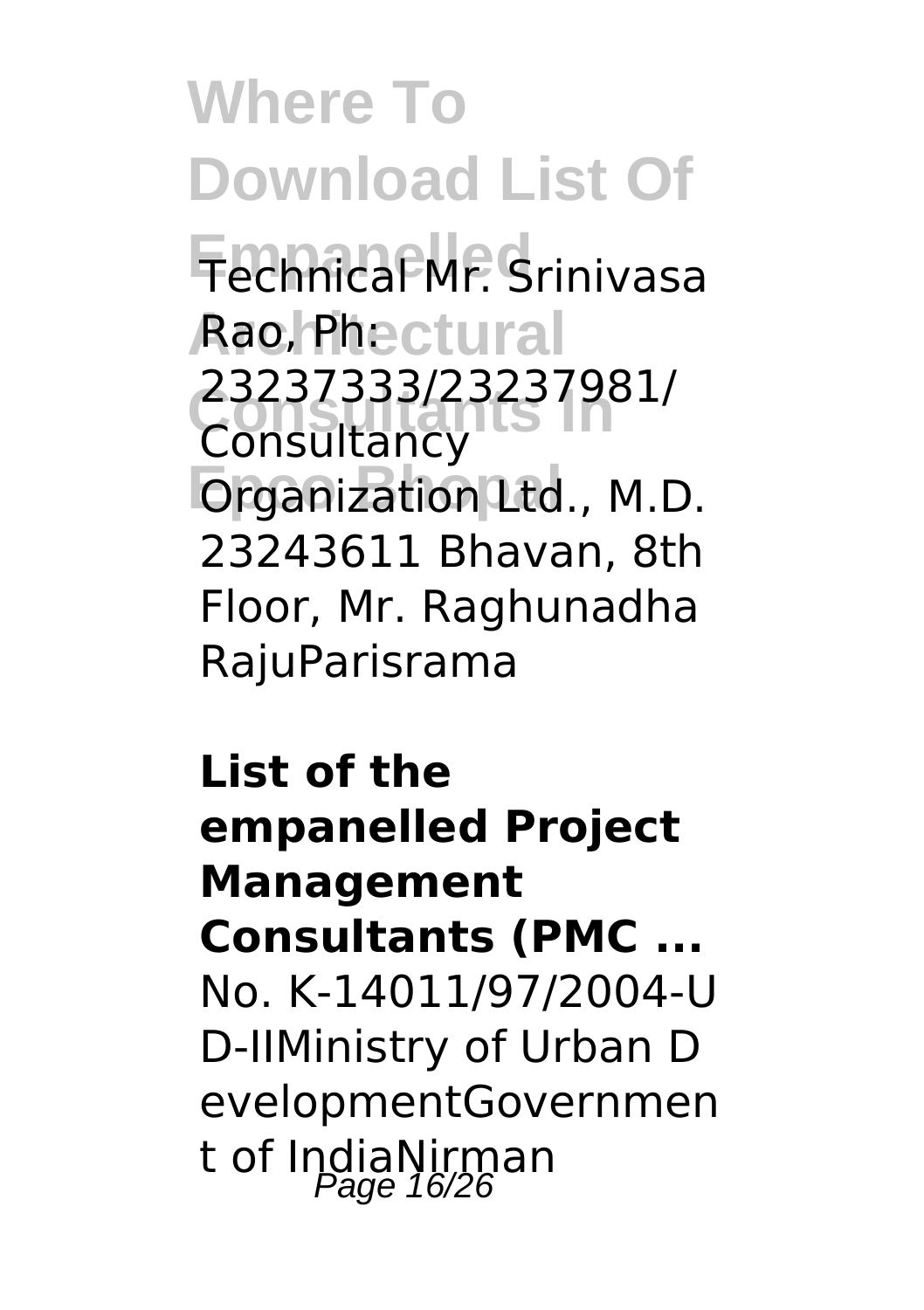**Where To Download List Of Ehavan, New d Architectural** Delhi25.1.2006On the **Consultants In** Interest submitted in **Fesponse**hopal basis of Expression of toadvertisement dated 3.12.2005, following organizations have been empanelledby the Ministry of Urban Development for preparation of 'City DevelopmentPlans' under Jawaharlal Nehru National Urban Renewal

Page 17/26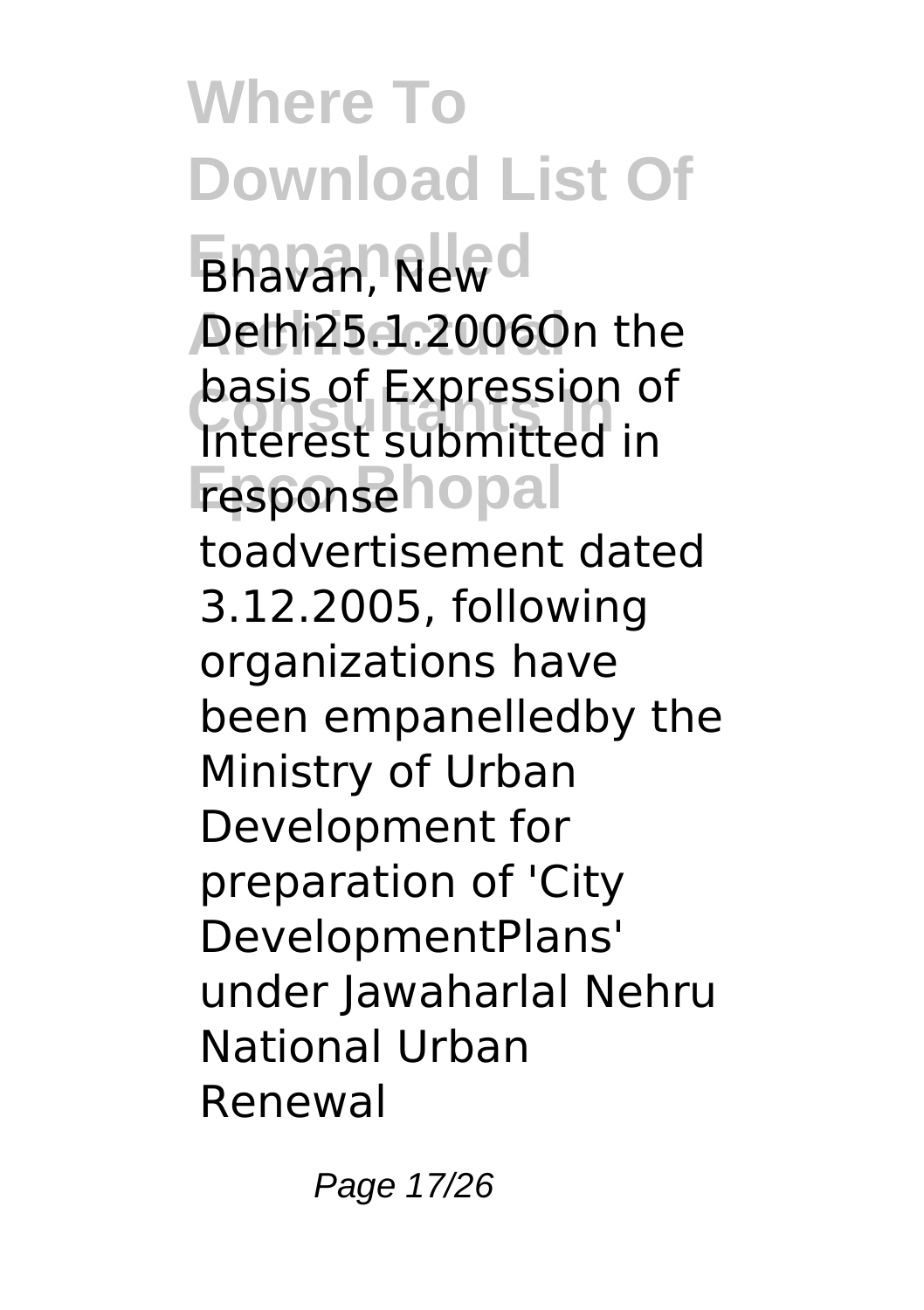**Where To Download List Of Empanelled [mpisgmedia] FYI** *l***ist of the tural** empanelied<br> **consultants** for ... **EIST OF EMPANELLED empanelled** CONSULTANTS, 2014-2107 (Provisional) Category-I 3 Department of Urban Development, Housing & Local Self Government, Government of Rajasthan Annexure-A Issued vide order no. : TPR/E.O.R./13 Dated: 03-10-2013 S. No.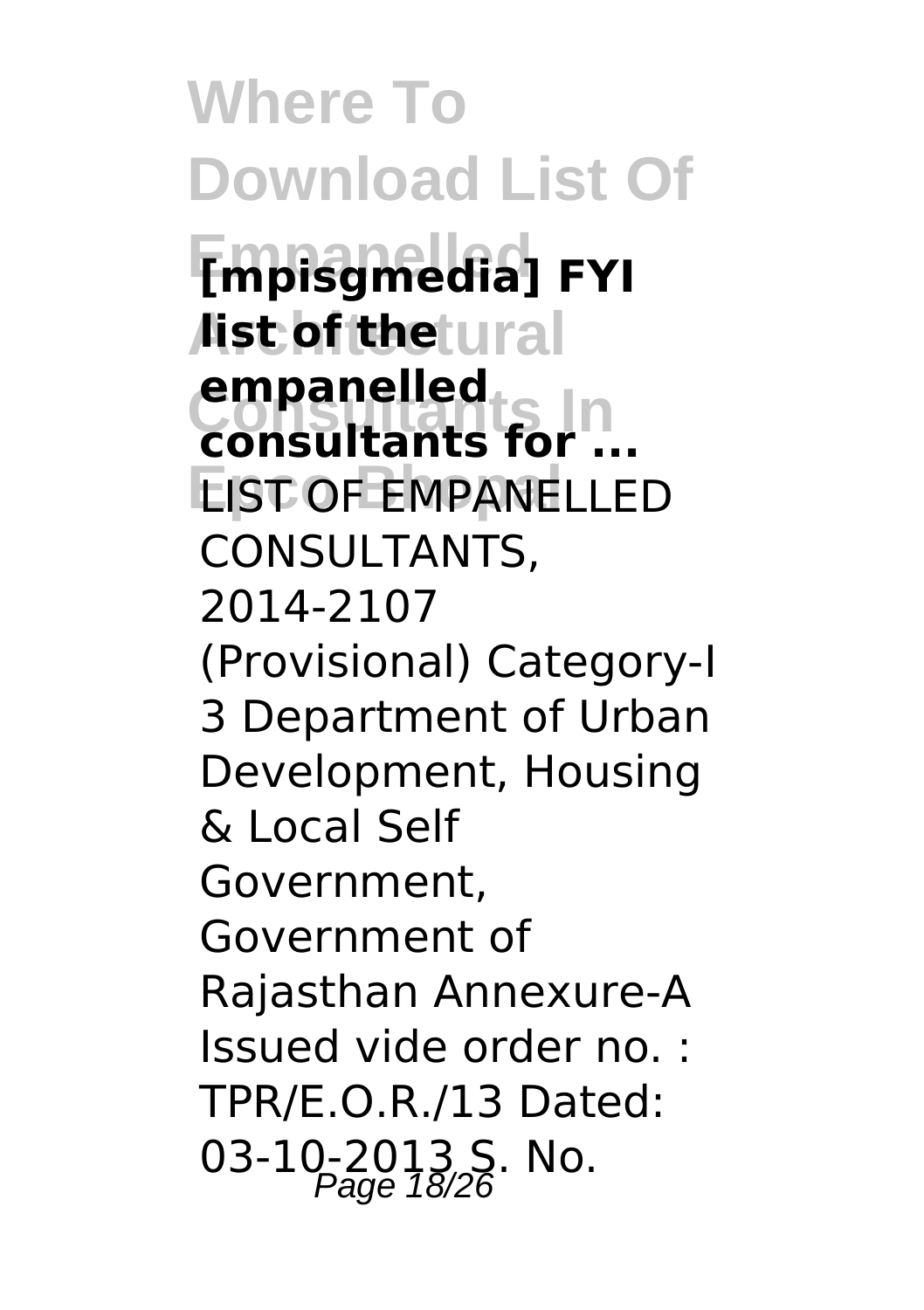**Where To Download List Of Empanelled** Consultant Name Address, Phone NOS./MODILE NOS.<br>Website/e-mail id. 18 **Fax: Thoughtsal** Nos./Mobile Nos. Consultants Jaipur Pvt. Ltd.

#### **"LIST OF EMPANELLED CONSULTANTS"**

list of empanelled architects. list of empanelled architects. December 11, 2020. Categories: Uncategorized ...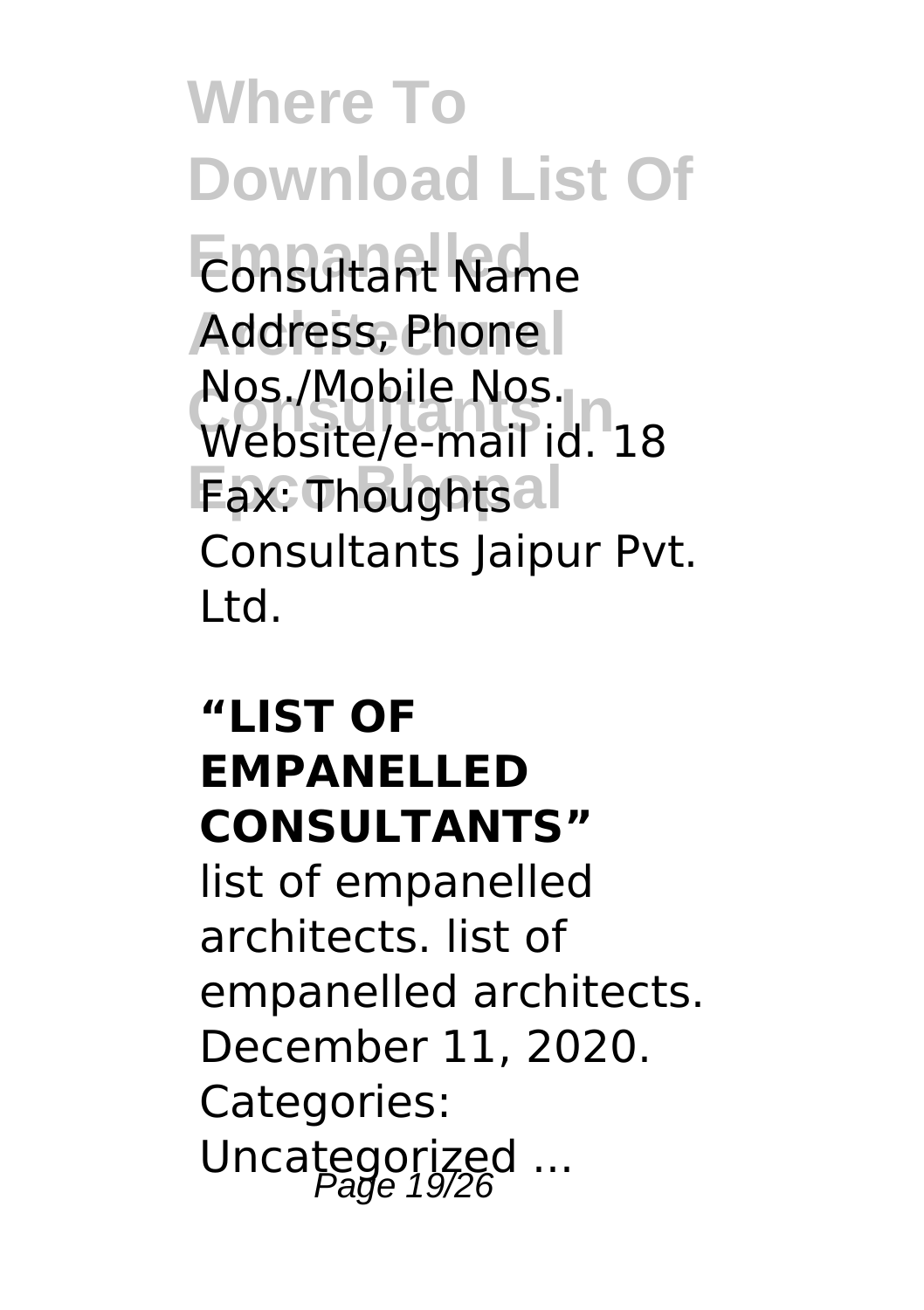**Where To Download List Of Empanelled**

**Architectural list of empanelled architects**<br>**Indicat rapits In Eist of empanelled indinet.net** SCADA/DMS Consultants Name Contact person Sh. Address and phone Email CPRI V. Arunachalam Central Power Research Institute, P.B. No. 8066, New BEL Road, Bangalore – 560080 Fax: +91 – 080 - 23604537<br>Page 20/26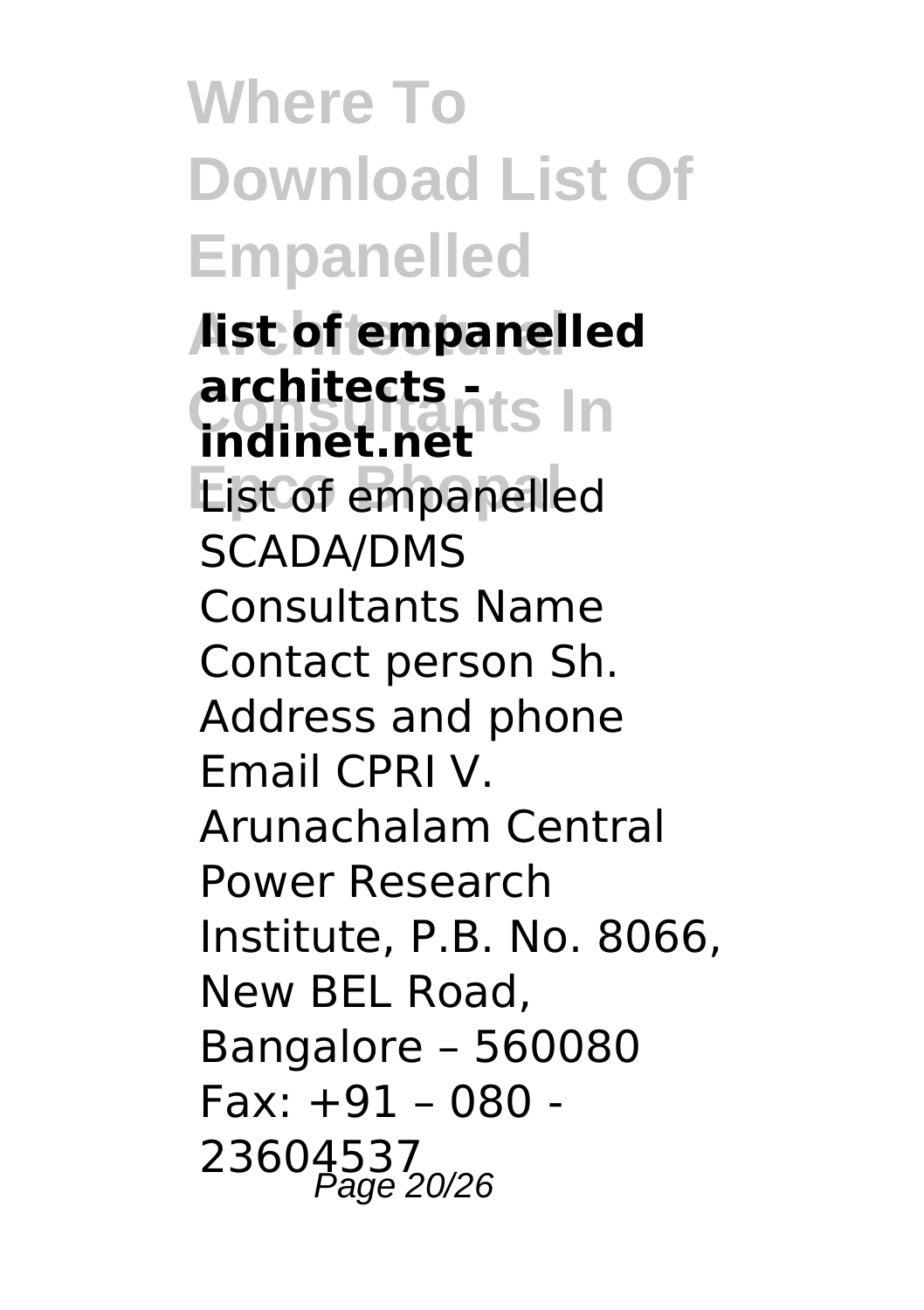**Where To Download List Of**

**Empanelled** varun@cpri.in Kalki **Architectural** Communication **Consultants In** Vamsi Krishna Kalki **Communication** Technologies Pvt Ltd. P Technologies Pvt Ltd,

#### **List of empanelled SCADA/DMS Consultants**

M/s Padgro Consultants Pvt.Limited Architects & Town Planners, New No 12, Lady Madhavan Road, Mahalingapuram, Chennai-600034, Ph.No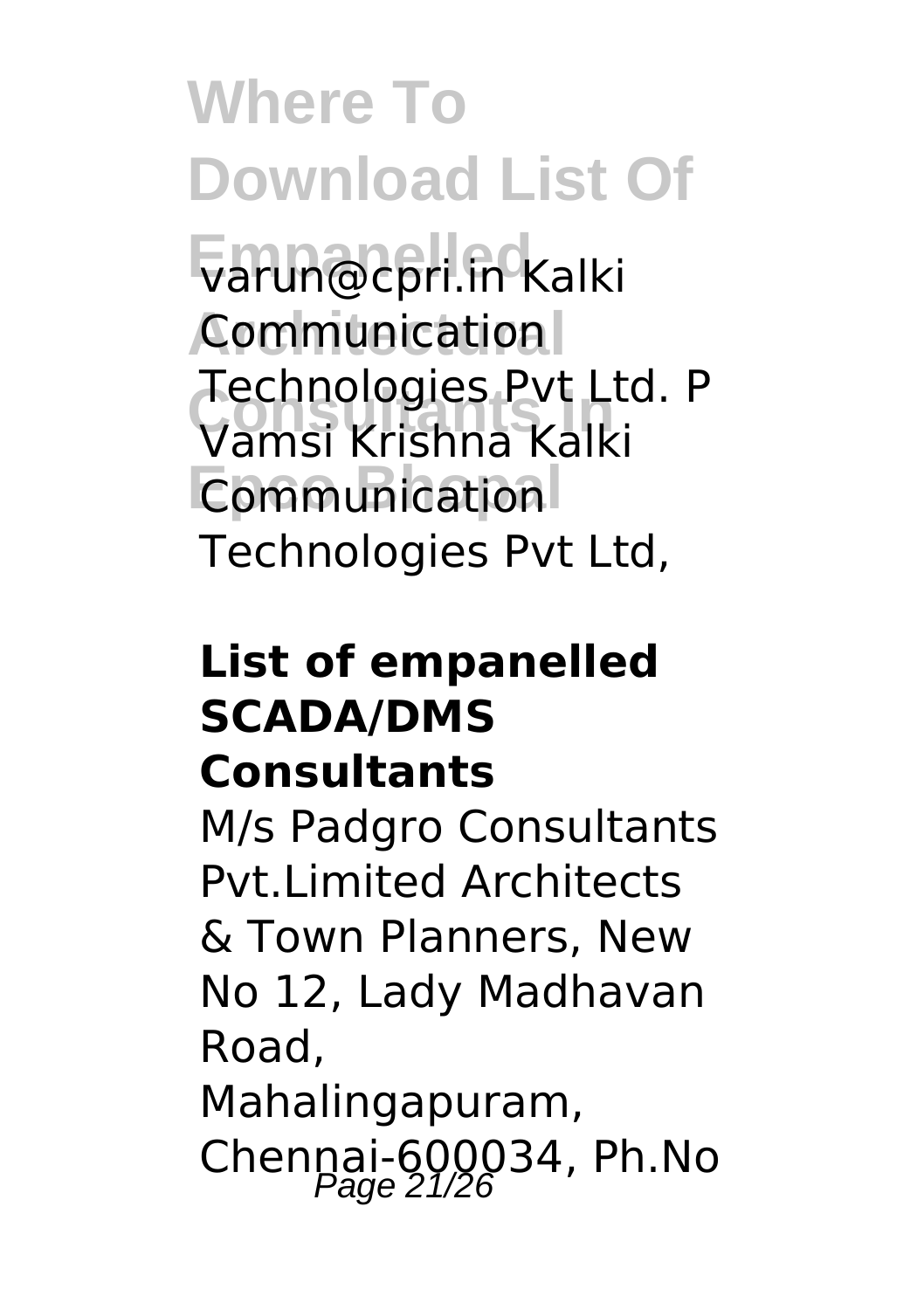**Where To Download List Of Empanelled** :044-28170804,044-28 **Architectural** 174026 6. **Consultants In List of Empanelled Architects under All zones | Punjab ...** LIST OF CONSULTANTS EMPANELLED IN GSUDA 2013-14 CATEGORY – 1 (BUILDING WORKS LIKE MARKET COMPLEXES, INSTITUTIONAL AND OFFICE BUILDING COMPLEXES ETC.) CLASS – A (WORKS COSTING ABOVE RS. 25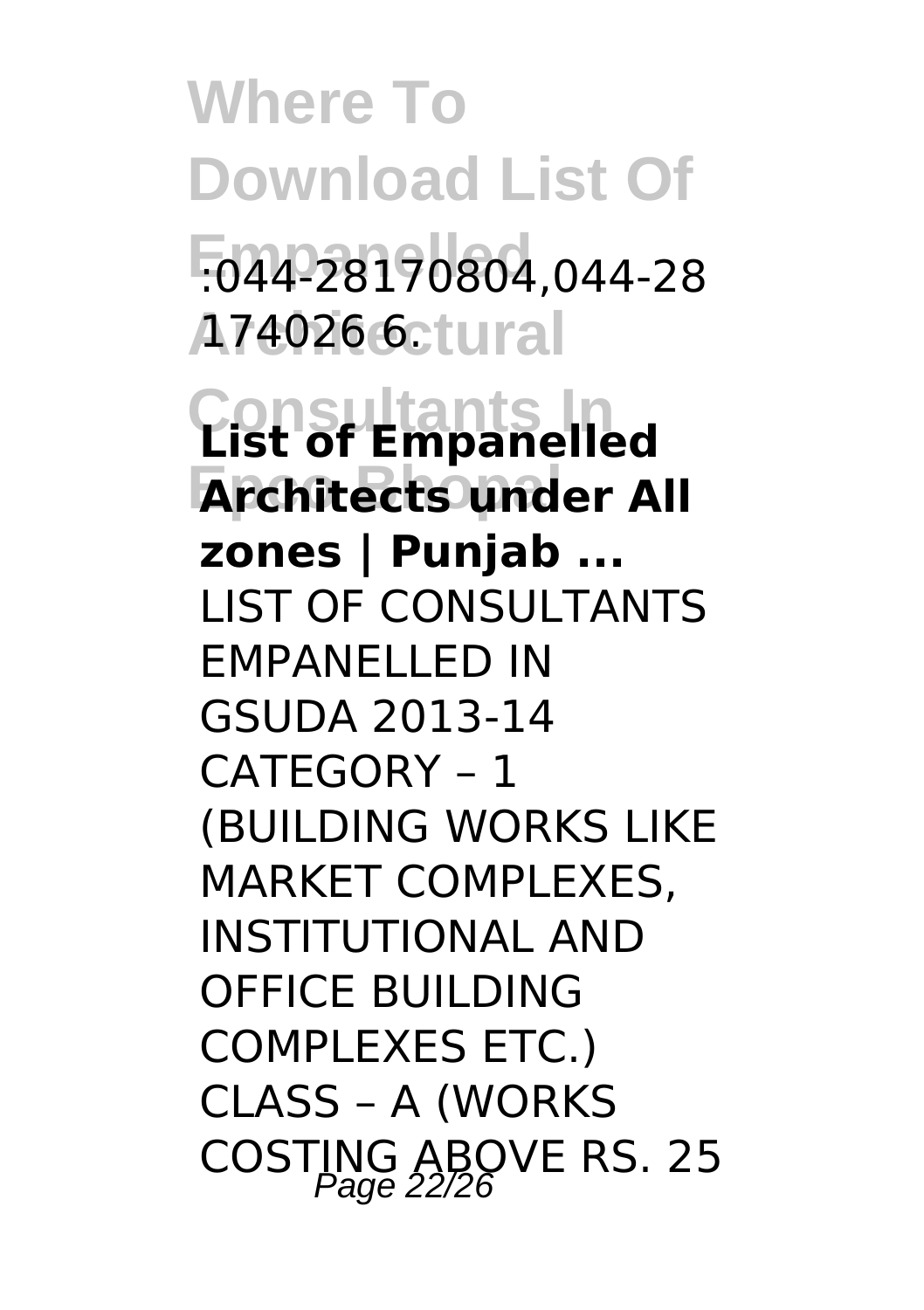**Where To Download List Of Empanelled** CRORE) Sr. No. Names of Consultants 01 M/s **Archivista Engineering**<br>**Projects Put Ltd 201/202, Sai Empire,** Projects Pvt Ltd, Baner Road, Pune - 411 045 Tel: 020-66294444.

**CATEGORY – 1 (BUILDING WORKS LIKE MARKET COMPLEXES ...** list of empanelled architects. Public Notice Minutes of the pre-bid meeting held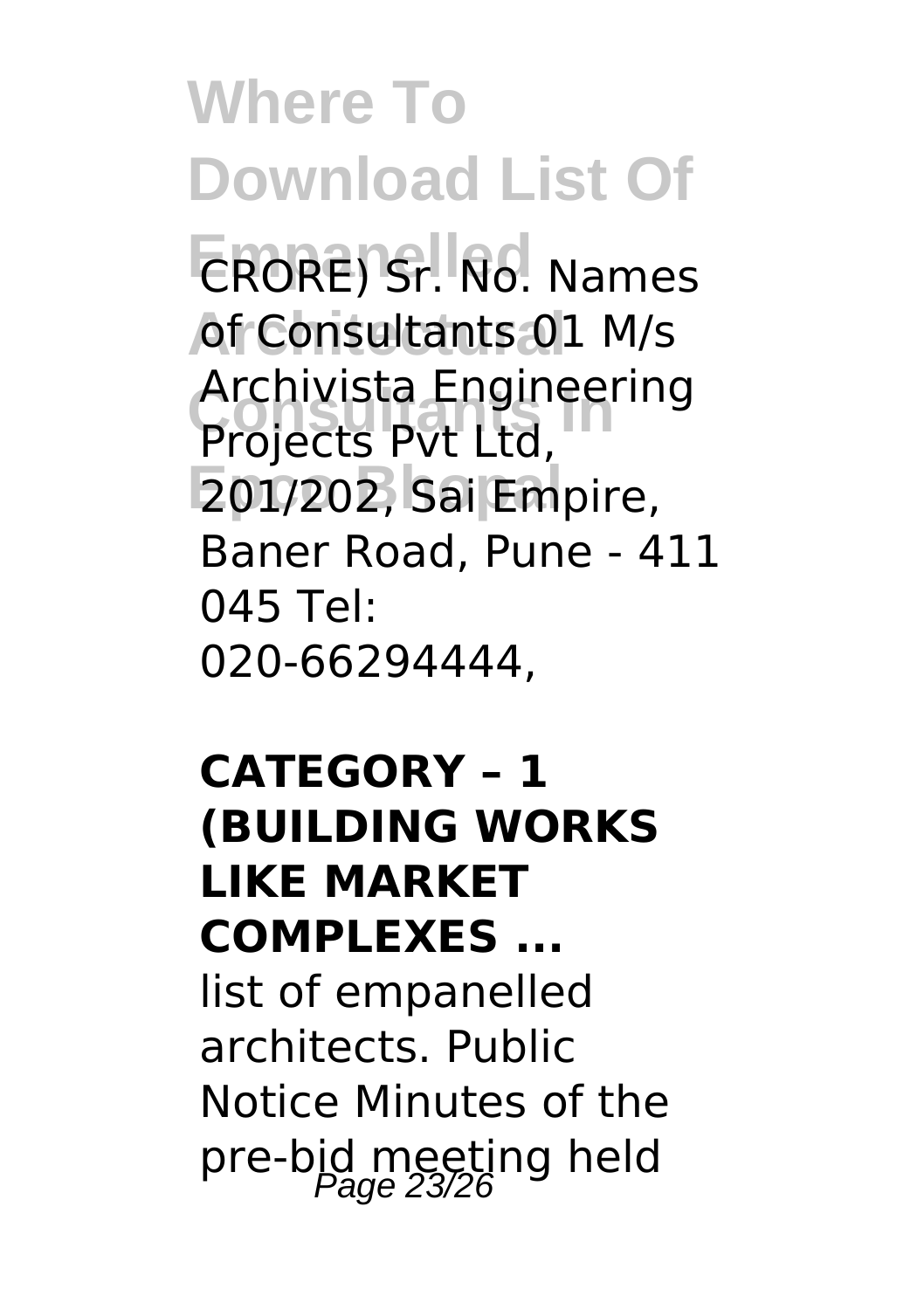**Where To Download List Of Empanelled** on 30-09-2020 regarding Expression or interest (EOI) for<br>
rendering consultancy **Eervices** for the Town of Interest (EOI) for Planning Issues.

#### **LIST OF EMPANELLED ARCHITECTS. | Greater Mohali Area**

**...** List of Consulting Firms. Region-wise shortlisted consulting firms for 'Preparation of Proposal for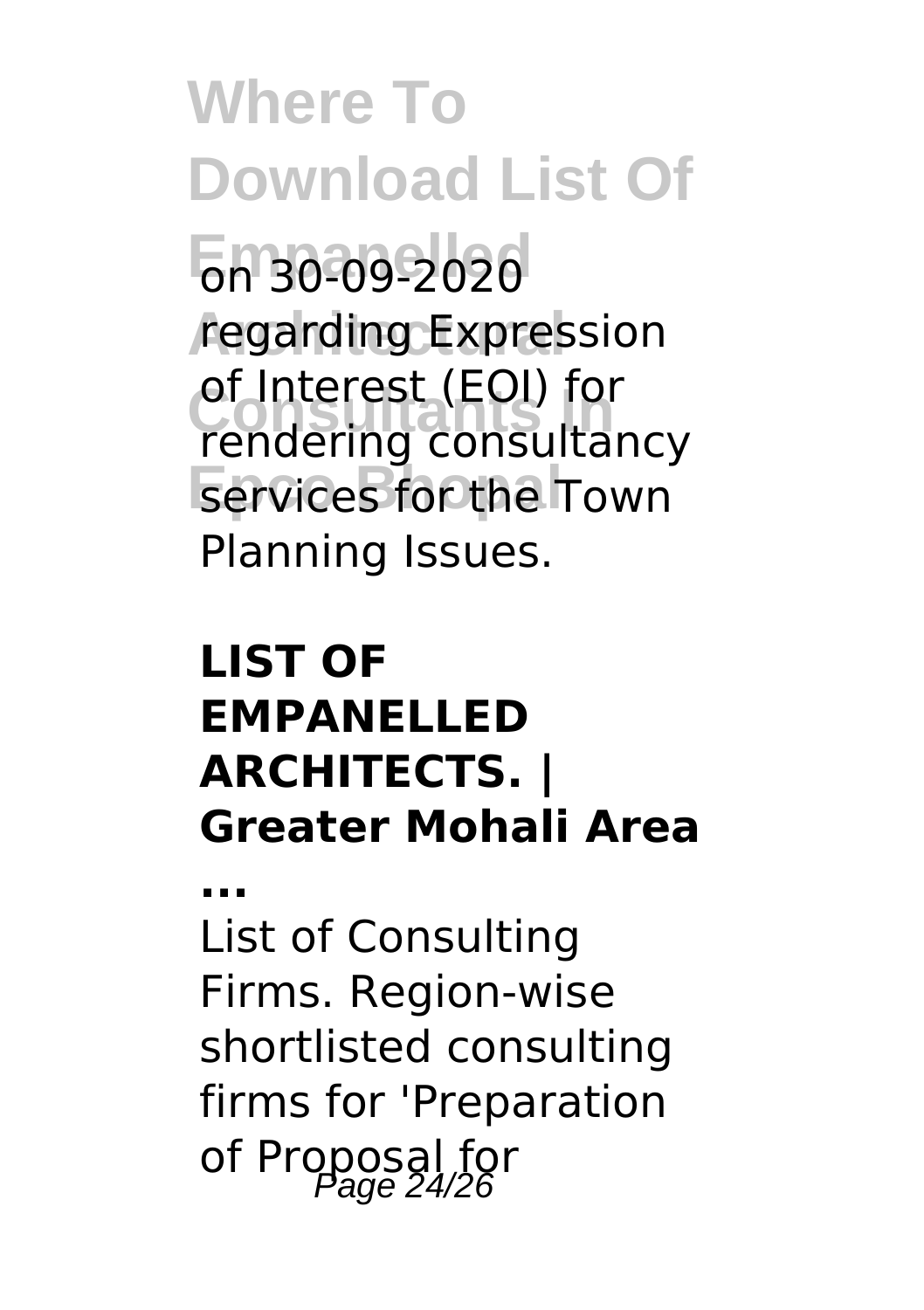**Where To Download List Of**

**Assisting Cities to Architectural** Participate in the **Consultants In** [2.3 MB] Name and **Address of Shortlisted** Smart City Challenge' Firms for Smart Cities Proposal [241.41 KB]

#### **List of Consulting Firms :: SMART CITIES MISSION ...**

Final List of Empanelled Architects/ firm/company as per revised EOI Feb. 2013 in CGHB Valid for two years only izFke lwph